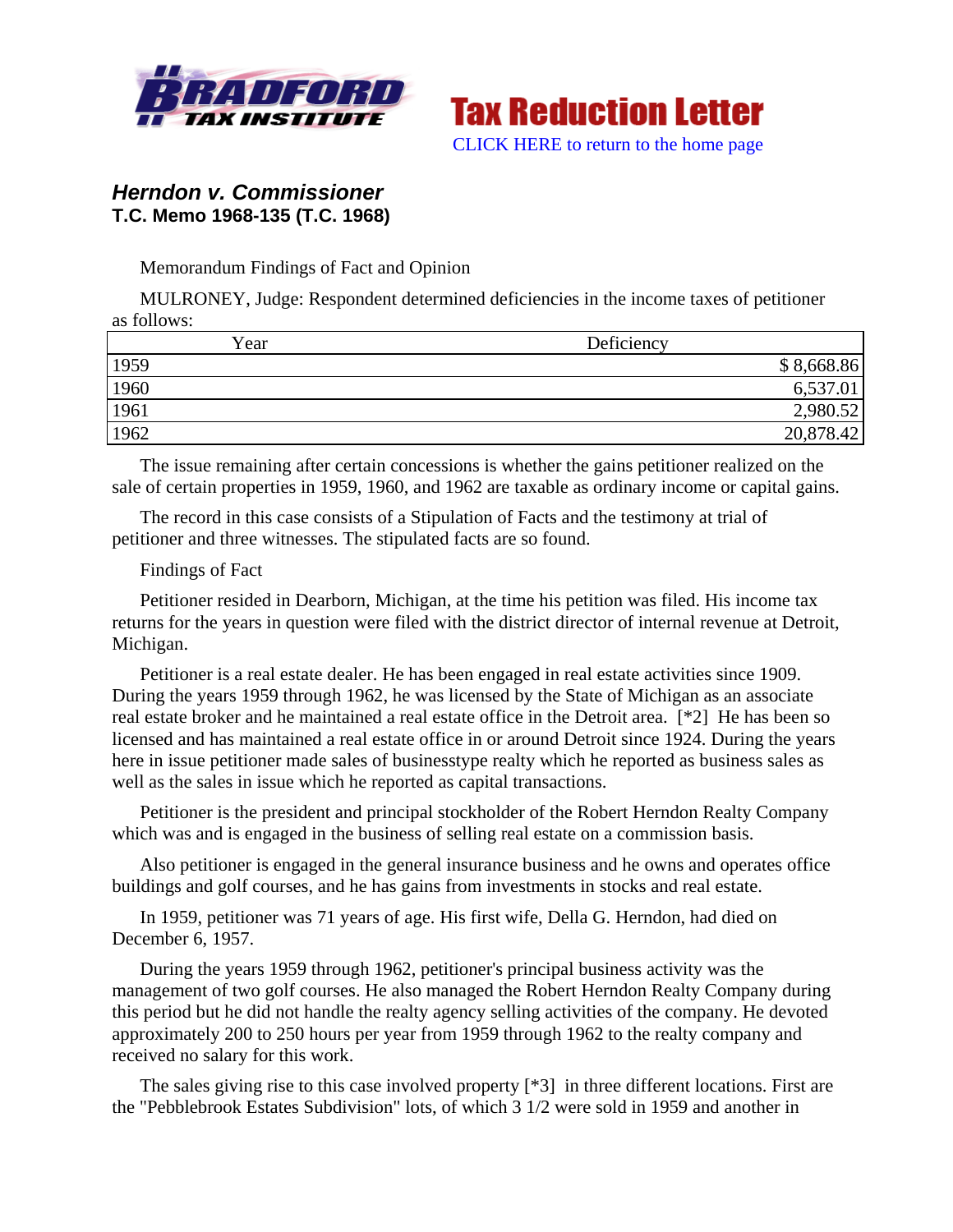1960. The two other groups of lots were located in "Herndon's Dearford-Telegraph Subdivision". They were lots 21 through 28, sold in 1960 and lots 61, 62, 65, 66, and 67, sold in 1962.

## Pebblebrook Estates Subdivision

 On December 26, 1925, petitioner's former wife, Della, executed a contract to purchase 39.75 acres of farm land in the western part of Oakland County, Michigan. On October 10, 1932, the property was conveyed to petitioner and his wife. There was a barn and other farm buildings on the farm and one house on the property which petitioner and his wife occupied as a summer home and another house that was occupied by the farm tenant. The tenant farmed the land on shares with soybeans as the main crop. Petitioner realized an income of \$700 or \$800 a year from the farming operation.

Immediately after acquiring the property in 1932, petitioner planted trees and berry bushes, stocked a stream on the property with brook trout and placed pheasants and grouse in the fields. Petitioner and his former wife farmed the land and made it their summer [\*4] residence until 1949. They planned to build a new home and they hired an architect to prepare the plans. During 1949, Della suffered a coronary thrombosis which required her hospitalization. This and the population movement to the suburbs, coupled with the acquisition of nearby properties by a large department store to build a shopping center, resulted in petitioner's decision not to build the new home but instead liquidate the property.

Petitioner had a subdivision plat of the property prepared in 1954. It was approved by the Oakland County authorities on June 15, 1954, and recorded on June 17, 1954. Petitioner incurred the following expenses in connection with the platting, subdividing, and dedication of the property: engineering fees of \$4,800, \$4,110 for a gravelsurfaced road, and \$1,102.50 for a fence.

There were 30 lots in the subdivision. The lots were large and homes worth more than \$30,000 were built on these lots. Access to the individual lots was by the gravelsurfaced road. There were no sidewalks or paved streets in the subdivision. 664

On April 20, 1955, petitioner had certain restrictions placed on this property. These restrictions provided that no building [\*5] could be constructed or altered on any lot until the construction or alteration plans were approved by petitioner. Also, before any structure could be put on the property the plans for the same were to be approved in writing by petitioner. In addition, the location and size of mailboxes to be built on the individuals lots were covered by the restrictions.

Petitioner had negotiated for the subdivision of Pebblebrook Estates, set the sales policy in connection with the sale of the lots in the subdivision, arranged for the installation of the access road, and set the sales prices of the individual lots. Immediately after the property was subdivided, petitioner listed the lots for sale with the Robert Herndon Realty Company which placed signs in at least four different locations in the subdivision advertising the lots for sale.

During the years 1955 through 1965, the following lots in Pebblebrook Estates Subdivision were sold at the prices indicated:

| Date of Sale | Lot Number |       | Selling |  |
|--------------|------------|-------|---------|--|
|              |            | Price |         |  |
| 5/16/55      |            | 26    | \$6,500 |  |
| 6/21/55      |            | 29    | 5,400   |  |
| 6/25/55      |            | 30    | 6,000   |  |
| 9/29/55      |            | 27    | 7,000   |  |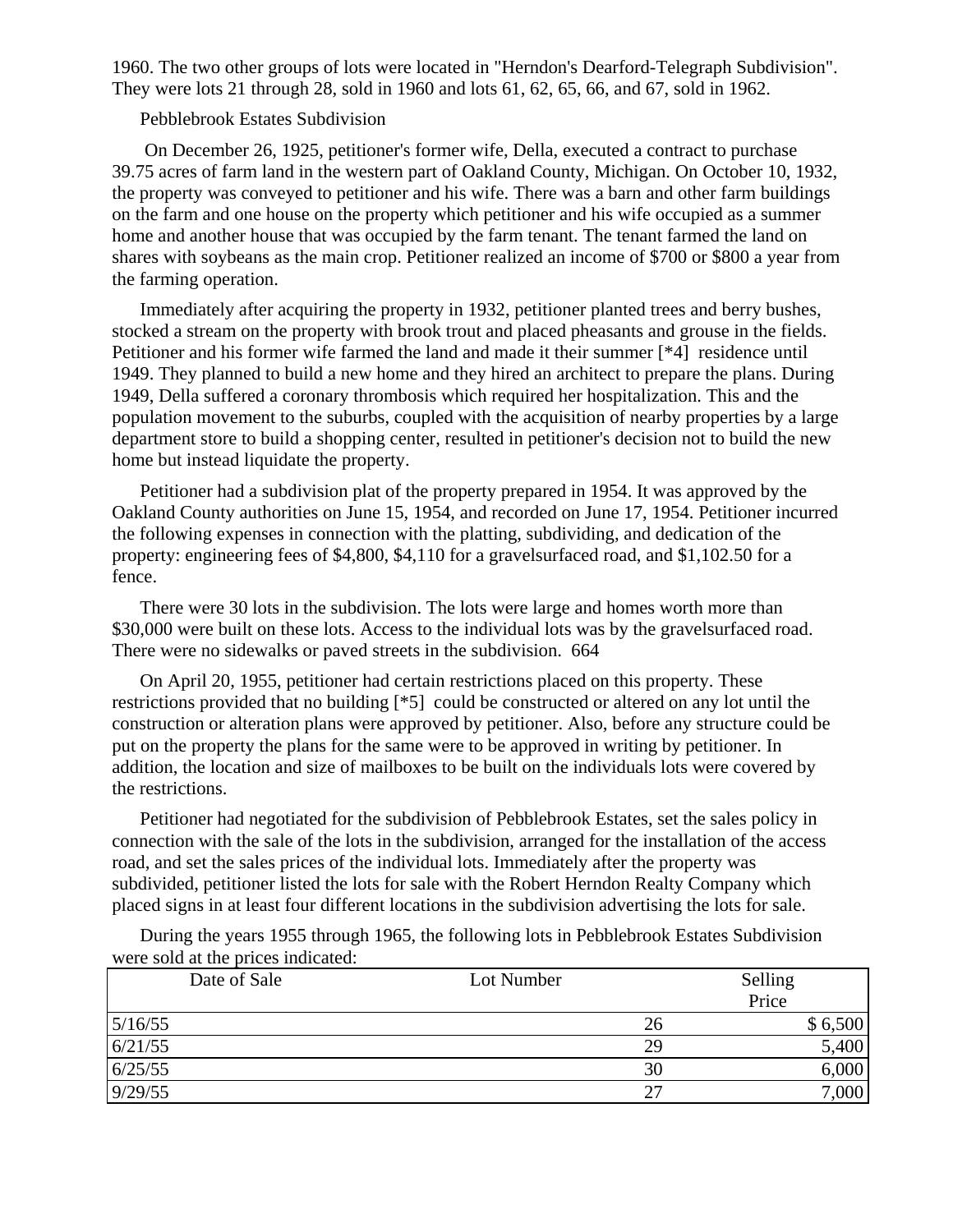| Date of Sale | Lot Number          | Selling |
|--------------|---------------------|---------|
|              |                     | Price   |
| 3/16/56      | 25                  | 5,000   |
| 6/28/57      | 11 & part of 12     | 11,500  |
| 8/29/58      | 14                  | 10,750  |
| 4/20/59      | South $1/2$ of $10$ | 5,250   |
| 10/8/59      | 15                  | 12,590  |
| 10/20/59     | 16                  | 12,590  |
| 10/20/59     | 12                  | 12,590  |
| 1/11/60      | 13                  | 12,590  |
| 7/22/63      | 16                  | 12,590  |
| 4/30/65      | 24                  | 7,875   |

 [\*6] The following schedule reflects the lot number, date of sale, gross sales price, basis, sales expense, and gain for each of the Pebblebrook Estates lots sold in 1959 and 1960:

| Property        | Date Sold | <b>Gross Sales Price</b> | <b>Basis</b> | Sales Expense | Gain       |
|-----------------|-----------|--------------------------|--------------|---------------|------------|
| 1959            |           |                          |              |               |            |
| $1/2$ of Lot 10 | 4/20/59   | \$5,250                  | \$774.46     | \$1,050       | \$3,422.54 |
| Lot $121$       | 10/20/59  | 12,590                   | 774.46       | 300           | 11,512.54  |
| Lot $15$        | 10/8/59   | 12,590                   | 1,554.92     | 2,518         | 8,517.08   |
| Lot $16$        | 10/20/59  | 12,590                   | 1,554.92     | 2,518         | 8,517.08   |
| 1960            |           |                          |              |               |            |
| Lot 13          | 1/11/60   | 12,590                   | 1,554.92     | 2,718         | 8,317.08   |

1 The sale of lot 12 resulted in petitioner's receiving \$300 in 1959. He then received another \$700 in 1960 on the same contract. In 1960, however, petitioner and the purchaser agreed to terminate the contract. The parties are agreed that the \$300 received in 1959 is offset by the \$300 commission paid by petitioner, so that no taxable income was realized in 1959 in connection with that sale. The parties further agreed that the \$700 is includable in petitioner's 1960 gross income. The question of whether this \$700 is capital gain or ordinary income is dependent upon our resolution of the principal issue with respect to the sales of lots in Pebblebrook Estates Subdivision.

# [\*7] Herndon's Dearford-Telegraph Subdivision

 In December of 1923 petitioner negotiated for the purchase of a 20-acre parcel of land in western Wayne County, Michigan. Title was taken in the name of petitioner's wife, Della. Petitioner caused the land to be platted into what is called "Herndon's Dearford-Telegraph Sub." This plat was approved by the Wayne County Board of Auditors May 8, 1924 and filed for record in the Register of Deed's Office May 10, 1924. It divides the tract into four unnumbered blocks containing lots numbered 1 to 159. The platted area was bounded on the north by Ellis Avenue; on the east by Telegraph Road; on the south by Bonaparte Avenue and on the west by Fenton Avenue. Three north and south streets, named Grove Avenue, Glenwood Avenue and Woodbine Avenue, divide the tract into blocks of equal size. In each block there is an alley 20 feet wide extending from Ellis Avenue, south to another east-west alley located 110 feet north of Bonaparte Avenue. All of the lots facing Telegraph Road and Bonaparte Avenue are approximately 20 feet wide and 110 feet long. The rest of the lots range from 39 feet to 41 feet wide and 110 to 127 feet long.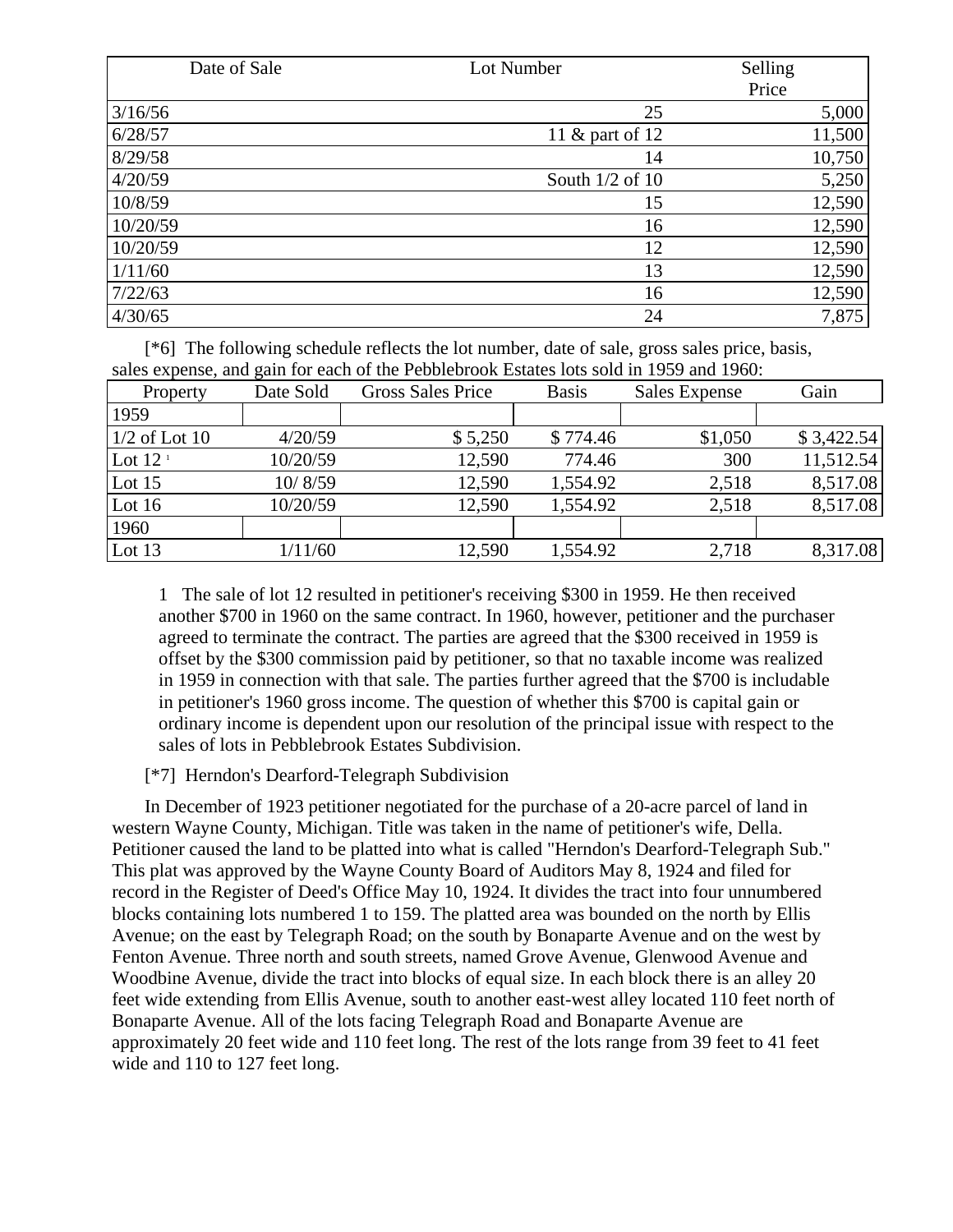Nearly all of the lots [\*8] in this subdivision were sold during the period from 1924 through 1927 with the exception of lots 24, 25, 26, 27 and 28. Most were sold under land contracts and many of the purchasers defaulted on their contracts and some were sold to the State of Michigan for unpaid taxes.

Lot 24 is located at the corner of Telegraph Road and Bonaparte Avenue. It fronts on Bonaparte Avenue and it is 18.5 feet wide and 110 feet long, extending back 665 to the east-west alley. Lots 25, 26, 27, and 28 are to the west of lot 24. They are each 20 feet wide and they, too, extend from Bonaparte Avenue to the east-west alley, or 110 feet. Across the alley and to the rear of the above described lots is lot 23, and next to it is lot 22, and next to it is lot 21. These lots front on Telegraph Road and there is a north-south alley to the rear of these lots. These lots are also 20 feet wide and 110 feet long. Some of these lots were leased during short periods of time to landscape men who displayed flowers and Christmas trees on the property.

The three lots fronting on Telegraph Road were sold in 1925 to three purchasers and in 1954 petitioner bought them back from the purchasers.

(1) Sale of Lots 21 [\*9] through 28

 On April 9, 1956, petitioner entered into a lease-option agreement with Thomas Gutowski covering lots 21 through 28. The lease called for a period of 5 years at \$100 per month, commencing on July 1, 1956. The lease also contained a renewal option for an additional fiveyear period at \$150 per month.

The option to purchase provided as follows:

6. The landlord gives to the tenant the right to purchase the demised premises at any time after January 1, 1957, and during and up to June 30, 1961 at a price of Twenty-five Thousand Dollars (\$25,000.00), one quarter  $(1/4)$  of this amount down and the balance in four (4) equal annual payments including interest at the rate of six (6) percent per annum, and if the tenant exercises his right for an additional five (5) year lease, as herein provided, then the landlord gives the tenant the option to purchase said property at any time during the term of this additional five (5) years at a price of Thirty Thousand Dollars (\$30,000.00), one quarter (1/4) of this amount down and the balance in four (4) equal annual payments including interest at the rate of six (6) percent per annum.

In 1960, Gutowski exercised his option to purchase [\*10] the property. A land contract for the purchase of lots 21 through 28 was executed on June 10, 1960. The price was \$30,000, of which \$3,000 was paid down and the balance of \$27,000 was to be paid in monthly installments of \$250 with interest at 6 percent.

Petitioner's basis in these lots was \$9,400 and the expenses of sale amounted to \$375.

(2) Sale of Lots 61 through 67

 Lots 61 to 67, inclusive, are 7 lots facing south on Bonaparte Avenue with lot 61 being at the corner of Bonaparte Avenue on the south and Woodbine Avenue on the west. They are 20 feet wide and extend back to the east-west alley, or 110 feet. These lots were sold to various purchasers in the twenties. Lots 61, 62, 65, 66, and 67 were reacquired by petitioner at tax sales between 1940 and 1945.

On July 9, 1962, petitioner granted an option to Standard Federal Savings & Loan Association to acquire lots 61, 62, 65, 66, and 67 of the subdivision. The savings and loan association exercised this option and acquired title by deeds dated October 19, 1962. The selling price was \$20,000. Petitioner's basis for the lots was \$2,116.75.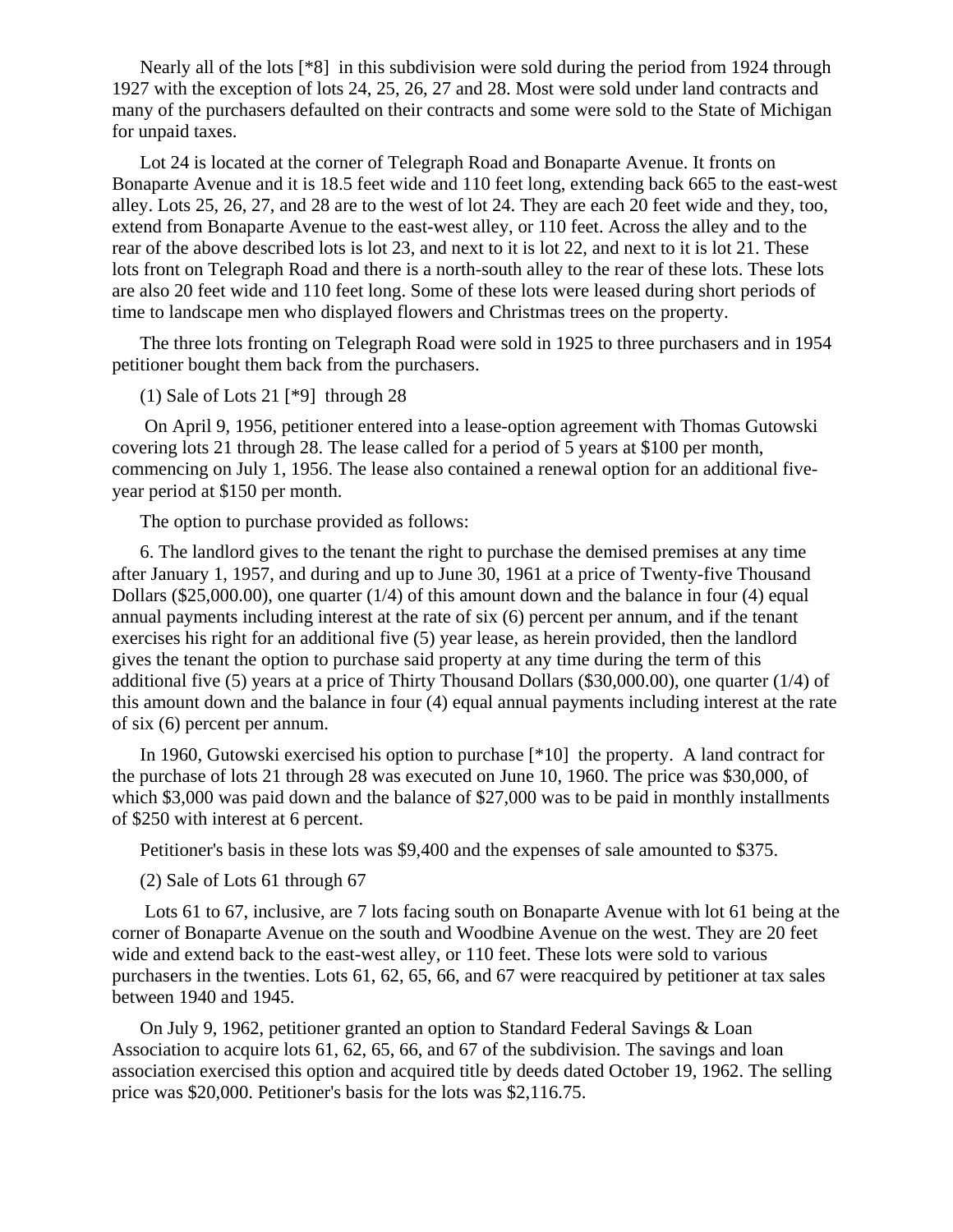Petitioner reported the sales of the Pebblebrook Estates lots and lots 21 through [\*11] 28 and lots 61, 62, 65, 66 and 67 in Herndon's Dearford-Telegraph Sub. as installment sales on his tax returns and the gains on these sales as long-term capital gains on Schedule D. Respondent determined that petitioner realized ordinary income in the years 1959 through 1962 from the sales of the Pebblebrook Estates Subdivision and Herndon's Dearford-Telegraph Subdivision lots rather than long-term capital gains as reported by petitioner.

### Opinion

The sole issue is whether the gains realized by petitioner from the sale of certain lots in 1959, 1960, and 1962 should be taxed as ordinary income, as respondent has determined, or as longterm capital gains, as petitioner contends. Section 1221(1) of the Internal Revenue Code of 1954 2 <sup>2</sup> excludes from the definition of a capital asset "property held by the taxpayer primarily for sale to customers in the ordinary course of his trade or business." Thus, the resolution of the issue depends on whether the lots petitioner sold were held by him "primarily for sale to customers in the ordinary course of his trade or business." The question is one of fact and numerous cases have emphasized that there is no hard and fast [\*12] test to be applied in this situation but that each case must turn on its own particular facts. Nelson A. Farry, 13 T.C. 8 (1949); D. L. Phillips. 24 T.C. 435 (1955); Randolph D. Rouse, 39 T.C. 70 (1962).

2 Unless otherwise noted, all Code references herein are to the Internal Revenue Code of 1954.

#### 666

The courts have evolved certain criteria or factors to be considered in determining whether the property was held primarily for sale to customers in the ordinary course of business. Some of them are: The purpose for which the property was acquired and held, the extent of the improvements to the property, the nature and extent of the taxpayer's business, his activity in connection with the sales, the character and degree of supervision and control exercised by the taxpayer over his representatives employed to carry on his activities, whether the property was held primarily for an investment, the frequency and continuity of transactions which are claimed to result in a trade or business, and whether the taxpayer devoted substantial time to the alleged "additional business" so that it amounts to an occupational undertaking.

No single [\*13] factor is decisive; rather it is the totality of the factual pattern which must control the result. Mauldin v. Commissioner, 195 F. 2d 714 (C.A. 10, 1952). affirming 16 T.C. 698 (1951).

In Malat v. Riddell, 383 U.S. 569 (1966), the Supreme Court of the United States has commented on the purpose of the statute and construed the word "primarily" as used in section 1221(1) as meaning "of first importance" or "principally". In the cited case the court stated:

The purpose of the statutory provision with which we deal is to differentiate between the "profits and losses arising from the everyday operation of a business" on the one hand \* \* \* [citations omitted] and "the realization of appreciation in value accrued over a substantial period of time" on the other \* \* \*. A literal reading of the statute is consistent with this legislative purpose. We hold that, as used in § 1221(1), "primarily" means "of first importance" or "principally."

We have held that a person can be both an investor and a dealer with respect to his real estate holdings. Nelson A. Farry, supra; Walter R. Crabtree, 20 T.C. 841 (1953); @ D. L. Phillips, supra; [\*14] Randolph D. Rouse, supra; Real Estate Corporation, Inc., 35 T.C. 610; and Eline Realty Co., 35 T.C. 1.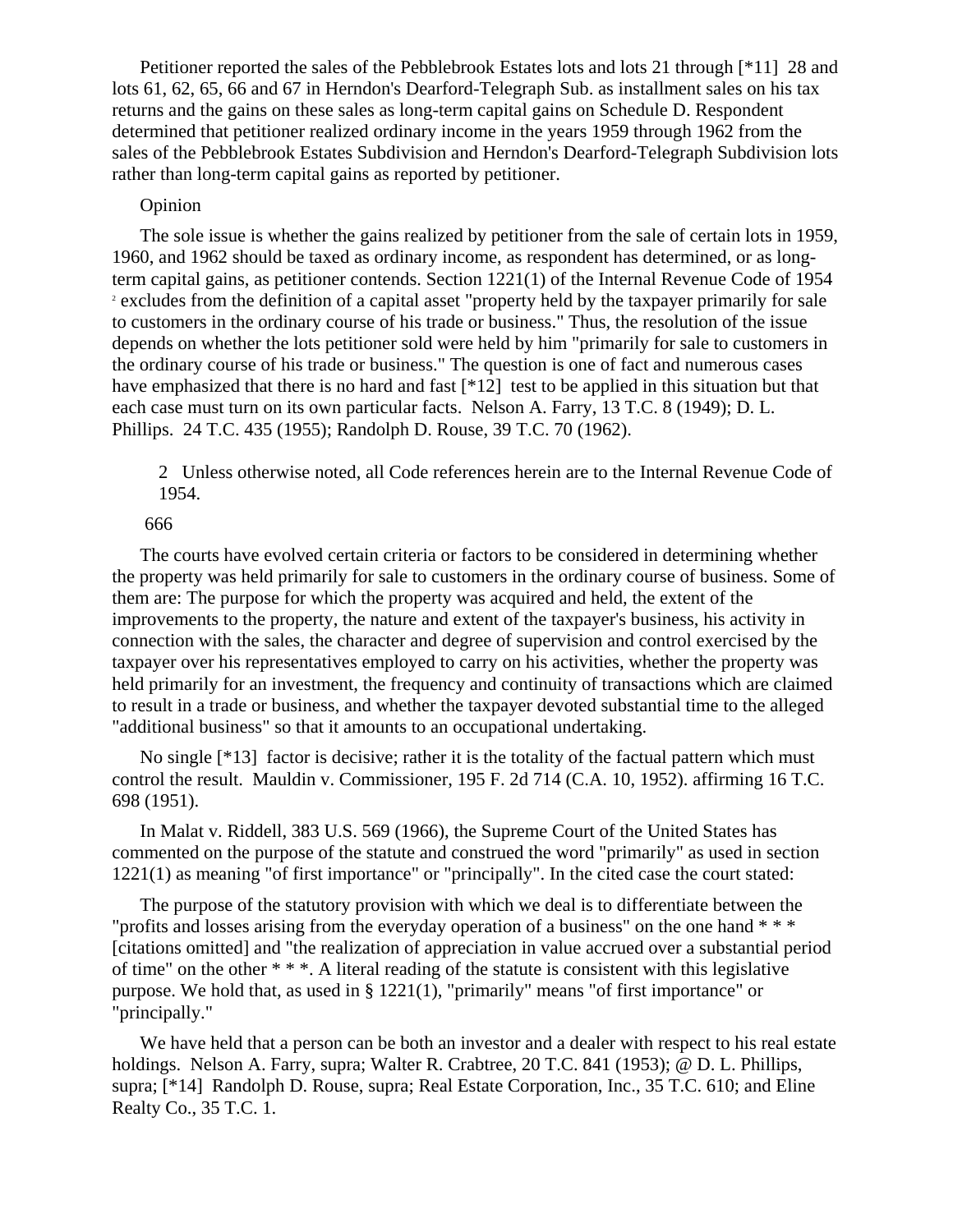The farm property that later became Pebblebrook Estates Subdivision was acquired in 1932 for the purpose of making a home for petitioner and his wife and using it as a farm. Petitioner in fact lived on the property during the summers and farmed it under share-crop arrangements with resident tenant farmers.

Respondent concedes on brief: "It may be said that in this case there is sufficient evidence in the record to find that the petitioner originally purchased this property with the intent of making it into a farm as well as his residence." Respondent goes on to argue that the purpose for which the property was acquired was not the principal purpose for which the property was being held at the time of sale. We think the purpose that was present at the time of acquisition continued until the decision to liquidate the property was made after the illness of petitioner's wife. The subdividing was liquidation activity and the rather infrequent sales of lots do not indicate a business with respect to this property. Over a period of nearly 10 years, [\*15] from May 1955 through April 1965, petitioner sold only 13 lots and portions of two others in the subdivision. This was not of a frequency or continuity to indicate a business. That petitioner held a real estate broker's license and may have been a real estate dealer with respect to other properties, is a factor to consider but it is not decisive. The activity of petitioner with respect to construction of a gravel road and fence would not tend to indicate a purpose to sell to customers in the ordinary course of business. There were no sidewalks, sewer lines or other utilities installed by or on behalf of petitioner. Petitioner exercised little or no direct control over his representatives in selling this property; he devoted only 200 hours per year to his employment at the Robert Herndon Realty Company. The property was held for over 29 years from the date Della Herndon contracted to purchase the property to the date the first lot was sold and it appreciated in value from a cost in 1932 of \$6,213.68 to sales prices in 1959 and 1960 totalling \$55,610. These considerations persuade us that petitioner did not hold the Pebblebrook Estates properties primarily for sale to customers in the [\*16] ordinary course of a trade or business. We hold for petitioner with respect to the sale of the lots in the Pebblebrook Estates Subdivision.

Petitioner testified that when he platted Herndon-Telegraph Subdivision in 1924 it was his intention to sell all of the 159 lots in the subdivision to customers in the ordinary course of his real estate business with the exception of lots 24, 25, 26, and 27. He said: "I expected to keep those and to 667 have them for income producing properties. It is a valuable corner. I considered it a valuable corner then, or would become, and it has since become a valuable corner."

It was petitioner's testimony that most all of the other lots were sold by 1927 and most of them were sold on contracts, resulting in many defaults and sales to the State for unpaid taxes. Petitioner reacquired many of the lots that had originally been sold in the 1925-1927 period either by buying from the original purchasers or from the State when the State had acquired title for nonpayment of taxes. Lots 21, 22, and 23 were three lots petitioner reacquired in 1954 purchases from the original buyers in the 1925-1927 period.

It was petitioner's testimony that he reacquired [\*17] the above three lots in order to "round out" the corner property he was holding. Petitioner did not state what he meant by "round out". Lots 24, 25, 26, 27, and 28 from a parcel that is nearly square with frontage on Bonaparte Street to the south of almost 100 feet and a frontage on Telegraph Road of 110 feet. Lots 23, 22, and 21 form a parcel about 110 feet by 60 feet lying north of the corner square with an alley between it and the corner square. It does not readily appear that the last three lots, being divided from the other lots by a 20 foot public alley, would be rounding out the corner property in the sense that they formed a more complete corner parcel.

At any rate, we are of the opinion petitioner failed to establish that any of the lots 21 through 28 were not held for sale to customers in the ordinary course of petitioner's real estate business.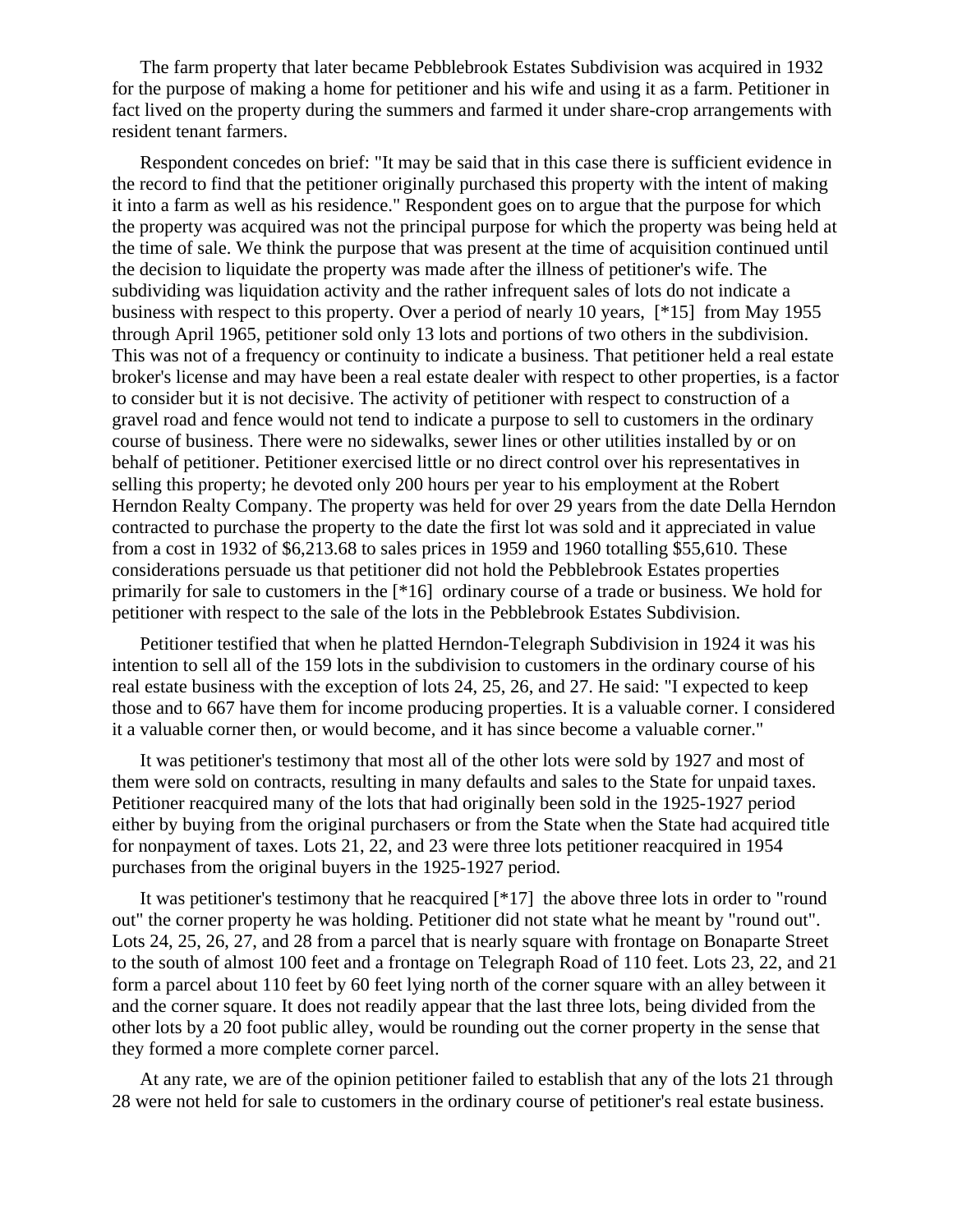No serious argument can be made that the lots were held for rental income. They were vacant lots which the record shows were rented occasionally for short periods of time. There is no record they were ever rented prior to 1942 and it fairly appears that the rent received in any one year was less than the taxes. For instance, it [\*18] is stipulated that taxes in the amount of \$2,755.35 were paid in 1960 on lots 21 through 28 and this was a year in which the lots were rented to Gutowski for \$100 a month.

It is true that a dealer in real estate can be a dealer with respect to some of his properties and an investor as to others. We have earlier cited a number of authorities for that proposition but in most of the cited cases the investment property was income-producing. When we have held nonincome-producing property was held by a real estate dealer as investment property there has usually been present some other fact that indicated the property was not part of the dealer's stock of unimproved realty. In Eline Realty Co., supra, it was an odd-shaped lot thought to be useless when the subdivision was made but which became valuable when adjacent land was subdivided by another owner. In Charles E. Mieg, 32 T.C. 1314, there was a subdivision of the front side of the mountain where the taxpayer sold lots in the course of his real estate business. The land on the back side of the mountain could not be economically subdivided and we held when parcels of this land were sold it was not to customers [\*19] in the ordinary course of the taxpayer's business. In Curtis Co., 23 T.C. 740 (1955), reversed on another issue, 232 F. 2d 167, we held property acquired by a real estate dealer for the construction of a shopping center which would be held for rental was acquired for investment purposes and after the shopping center was blocked by zoning restrictions the two sales of the unimproved property were entitled to capital gains treatment.

All that we have here is the testimony of petitioner who was an active real estate dealer that at the time of acquiring these lots it was his intent to hold them for rental income-producing purposes and for investment. We have already shown the contention that the property was held for rental is without any support for the unimproved lots could only command an occasional nominal rental. In fact, petitioner's attorney makes no argument that the investment was in rental property. The investment theory is that petitioner intended to hold the lots for a long period of time for a speculated rise in value; that petitioner did hold the lots for approximately 36 years; and they did rise considerably in value.

Actually it was petitioner's [\*20] stated intention to sell all of the lots in his subdivision. His plan of sale was to sell some as quickly as possible and delay the sale of others for a later sale after a hoped for rise in value. This is the plan petitioner carried out but it cannot be said the planned sales of lots that were carried out quickly were to customers in the ordinary course of petitioner's real estate business and the planned sales of other lots in the same subdivision that were carried out later were not to 668 customers in the ordinary course of petitioner's real estate business.

This case is much like Margolis v. Commissioner, 337 F. 2d 1001 (1964), affirming in part and reversing in part a Memorandum Opinion of this Court. There the taxpayer was a real estate dealer who contended he held some lots for a long period of time speculating on an increase in value, and when he sold them he was entitled to capital gains treatment. In affirming our holding that the gains on such sales were ordinary income, the court stated:

We agree with the Tax Court. Where one is engaged in the business of buying and selling real estate on as broad a basis as was taxpayer, the fact that property was [\*21] acquired with the intention of holding it for a substantial period of time before sale, is not sufficient to constitute it an investment. n5 If the purpose of the acquisition and holding and the only manner in which benefit was to be realized from the property acquired was ultimate sale at a profit, its acquisition